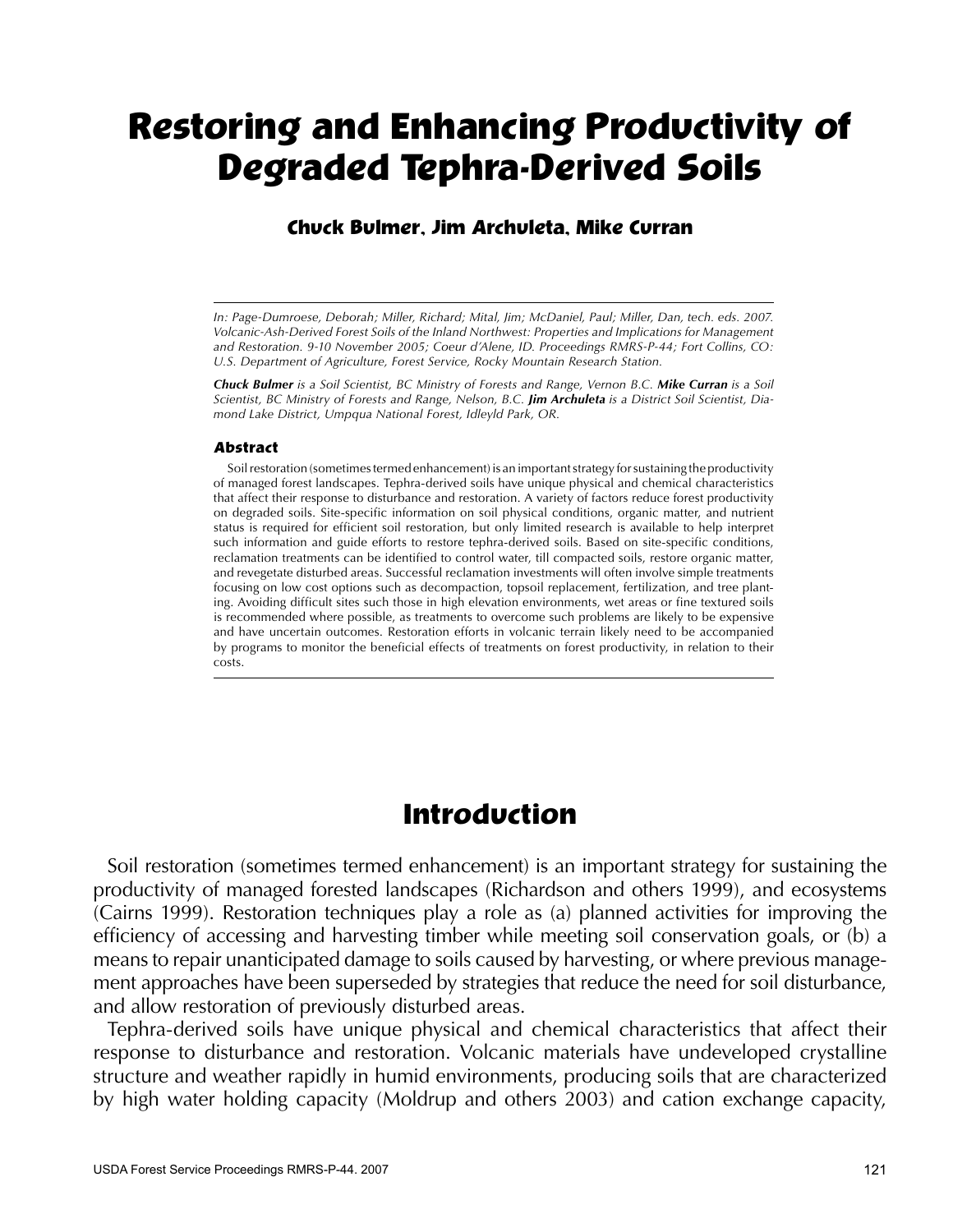the ability to stabilize soil organic matter, and high reactivity towards phosphate. In the Pacific Northwest, mountainous topography leads to strong redistribution of ash fall materials that were likely deposited in fairly uniform layers throughout these landscapes. Strong environmental gradients also create diverse weathering and pedogenic environments in Pacific Northwest forest soils. For these reasons, the expression of andic soil characteristicsshows great variation within landscapes, creating a wide range of conditions in tephra-affected soils, and a similar range of responses to soil disturbance and subsequent restoration or enhancement efforts.

In general, the goal of forest soil restoration is to recreate pre-disturbance growing conditions, so that tree growth rates on the reclaimed soil will approximate those of trees on undisturbed soils on similar sites. Effective soil restoration employs techniques that alleviate growth-limiting conditions on sites that have suffered degrading soil disturbance. Degraded soils are defined here as soils that have experienced disturbance leading to a loss in productivity. Forest productivity on degraded soils can be reduced by compaction that causes plant roots to experience limiting conditions of soil mechanical resistance, water availability, and aeration. Removal of surface soil layers may cause similar effects because organic matter may be depleted from the site, or because unproductive subsoil materials may be exposed. Degraded soils may also be more susceptible to erosion which can cause further loss of nutrients and organic matter that are essential for maintaining site productivity. Erosion can also cause serious off-site consequences for aquatic and terrestrial systems.

Site-specific information on soil physical conditions, organic matter, and nutrient status is required for efficient soil restoration, but only limited research is available to help interpret such information and guide efforts to restore degraded soils derived from tephra.

Restoration techniques aimed at controlling erosion include (a) those aimed at stabilizing soils such as slope recontouring, (b) those aimed at managing water such as ditching or outsloping and (c) those aimed at preventing soil detachment such as revegetation. For compacted soils, tillage is often required to restore conditions conducive for productive root growth. Restoration of organic matter, where appropriate, may be accomplished through replacing displaced topsoil materials, by mulching with organic materials such as logging debris, or through the soil building action of seeded cover crops.

This manuscript outlines the role of soil restoration in maintaining the productivity of managed forest landscapes, reviews the principles that govern how the unique characteristics of tephra-derived soils affectrestoration planning in volcanic terrain, discusses how information available from elsewhere appliesto reclamation techniques in volcanic terrain of the Pacific Northwest, and provides management recommendations to guide restoration and enhancement efforts.

# **Soil Restoration to Conserve and Enhance Productivity in Forested Landscapes \_\_\_\_\_\_\_\_\_\_\_\_\_\_\_\_\_\_\_\_\_\_\_\_\_\_\_\_\_\_\_\_\_\_\_\_\_\_\_\_\_\_\_\_\_\_\_\_\_\_\_\_\_**

Minimizing degrading soil disturbance (Page-Dumroese and others 2000) is an important first step to ensure that soils are maintained in a productive condition, and that forest management is sustainable. Throughout North America, regulatory systems are in place for preventing soil degradation during forest harvesting,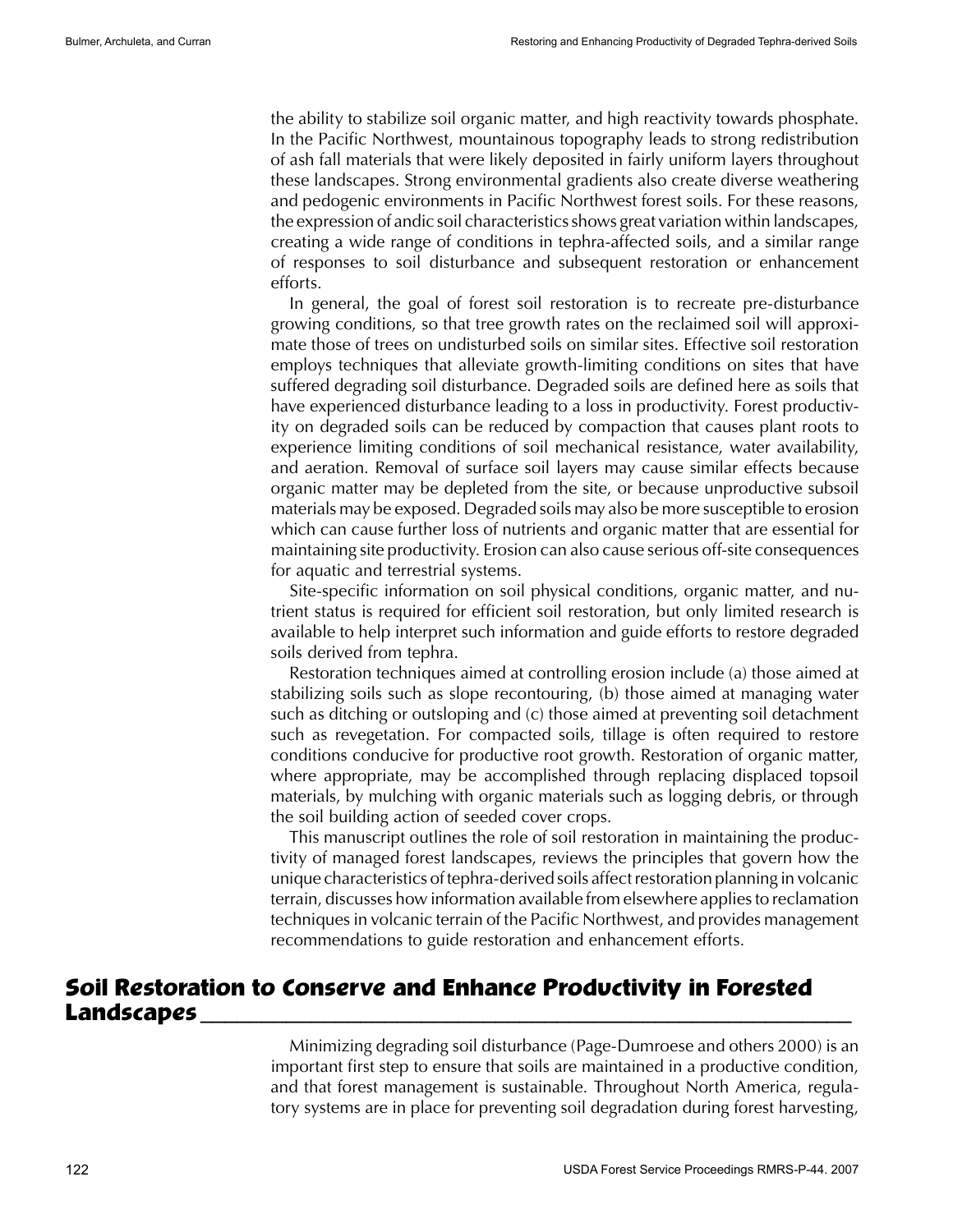access development, and other management activities (Powers and others 1998; USDA Forest Service Standards and Guidelines 2521.1 and 2521.2; CCFM 2002; BC Ministry of Forests 2001). These systems generally specify site specific limits for defined forms of degrading soil disturbance, and may also provide incentives for restoring soils that have been degraded by forest management activities.

In British Columbia, soil conservation policy allows more soil disturbance on sites with low sensitivity to soil-degrading processes(BC Ministry of Forests 2001). In the northwestern United States, higher intensity of soil compaction (i.e. 20% increase in bulk density) is considered acceptable on volcanic-ash derived soils (Powers and others 1998), compared to those developed on other parent materials (maximum 15% increase). These differencesrecognize that many undisturbed tephraderived soils have low bulk density, but may also imply that they are less sensitive than other soils to modest changes in density. Tephra-derived soils may also respond differently than others to reclamation treatments.

Restoring degraded soils improves forest productivity. On access structures that are no longer needed, restoration and reforestation increases the land base available for growing trees, and can thereby increase future timber supplies. On areas that have suffered degrading soil disturbance, restoration can improve establishment success and productivity of planted trees compared to areas where soils are left in a degraded state. Achieving full benefit from soil restoration practices depends on the development of cost-effective reclamation techniques, and their application to sites where the cost of reclamation will be offset by improved productivity from the reclaimed lands (Richardson and others 1999).

Reclamation work should be subjected to cost benefit analysis the same as any other management activity. Such an approach avoids wrongly thinking of rehabilitation as an intrinsically good activity, where the true costs of reclamation work can be discounted or ignored. Costs of restoration work include dollar costs, diversion ofscarce resourcesfrom other activities, consumption of fossil fuels, and risk to workers or property, along with potential negative consequences which may not be anticipated such as water diversion, erosion, slope failure, and weed infestation. At the same time, the potential benefits of reclamation work may also be understated if the analysis is restricted traditional economic measures (dollar costs only), or if inappropriate discount rates are applied to timber production. The social and environmental benefits of carrying out reclamation activities may have been neglected in the past, but recent evaluations have shown the important role that healthy ecosystems play in maintaining economies and societies (Hillel 1991). Such considerations are likely to become even more important as globalization and population growth exert increased pressure on natural environments all over the world.

In general, given the almost universal scarcity of resources, the uncertainty of cost benefit analyses, and the risks associated with undertaking any activity that imposes significant disturbance to a natural system, a prudent approach would focus reclamation efforts on sites where simple techniques have been shown to have success. Treatment of high risk sites and use of expensive or exotic treatments are likely best left to special situations where potential values are high, social factors warrant, or where such efforts are treated as an operational trial or where detailed monitoring will improve our overall understanding of rehabilitation and its role in forest management.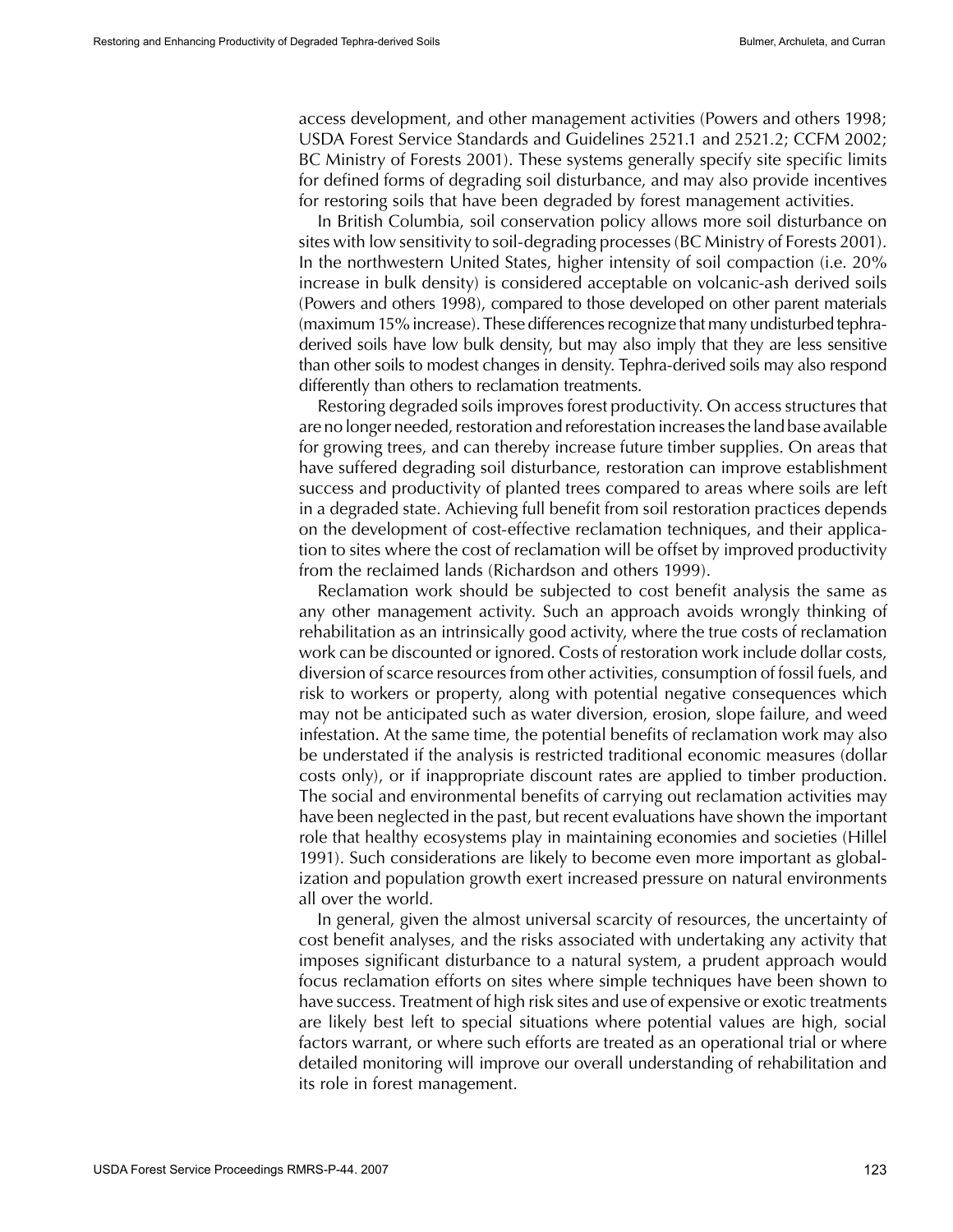# **Characteristics of Tephra-Derived Soils as They Affect Growth-Limiting Conditions and Restoration Efforts \_\_\_\_\_\_\_\_\_\_\_\_\_\_\_\_\_\_\_\_\_\_\_\_\_\_\_\_\_\_\_\_**

Variation in soil properties and growth-limiting factors in tephra-derived soils arise from (a) ecological characteristics of the site associated with climate, topography, parent materials, and vegetation, (b) chemical and physical characteristics of the tephra as it was deposited, and (c) redistribution and alteration of tephra in the landscape in response to topography, moisture etc.

Strategies for reclaiming soils without tephra influence have been developed in the Pacific Northwest and elsewhere, and specify different approaches for a range of soils in diverse geographic settings. The applicability of these to tephraderived soils depends on the differences in soil properties brought about by the presence of tephra. Some questions to consider include:

- Have natural depositions of tephra led to improved soil fertility by providing a supply of readily available inorganic nutrients?
- What is the weathering state of the tephra? Tephra materials weather rapidly in humid surface environments, but in the Pacific Northwest there are many examples of relatively unweathered materials either because of dry climates or short duration of weathering since deposition.
- What is the particle size of the tephra materials? In the Pacific Northwest, variation in physical and chemical properties as they affect plant growth primarily results from particle size effects (including distance from the source) and post depositional alteration including organic matter retention and weathering.
- For a given particle size, tephra-derived soils tend to have physical characteristics (i.e. water holding capacity; specific surface; organic matter retention) that reflect those of other soil materials with finer texture (i.e. sandy tephra materials may behave more like loams derived from other parent materials).

# **Morphological Characteristics of Tephra-Derived Soils**

Tephra-derived soils include those where minor amounts of tephra were deposited to soil, but are no longer discernable as a distinct layer. In other soils, a distinct layer of tephra is present as an "ash-cap' of varying depth (fig. 1). Finally, some soils may be exclusively derived from volcanic materials to the depth of rooting, with little or no influence from other parent materials on the vegetation. Many soils will display intermediate characteristics to these idealized categories, especially where tephra layers become intermixed with subsoils during construction and use of access structures. Depending on the proportion of tephra, and characteristics such as particle size, special considerations may or may not be needed when developing reclamation strategies.

# **Physical Characteristics of Tephra-Derived Soils**

The presence of weathering products with highly reactive surfaces lead to the common characteristics noted for weathered volcanic materials, including high water retention, organic matter stabilization, and well developed aggregate structure. The characteristics are inter-related as organic matter is partly stabilized because of the surface reactivity, while the presence of organic matter results in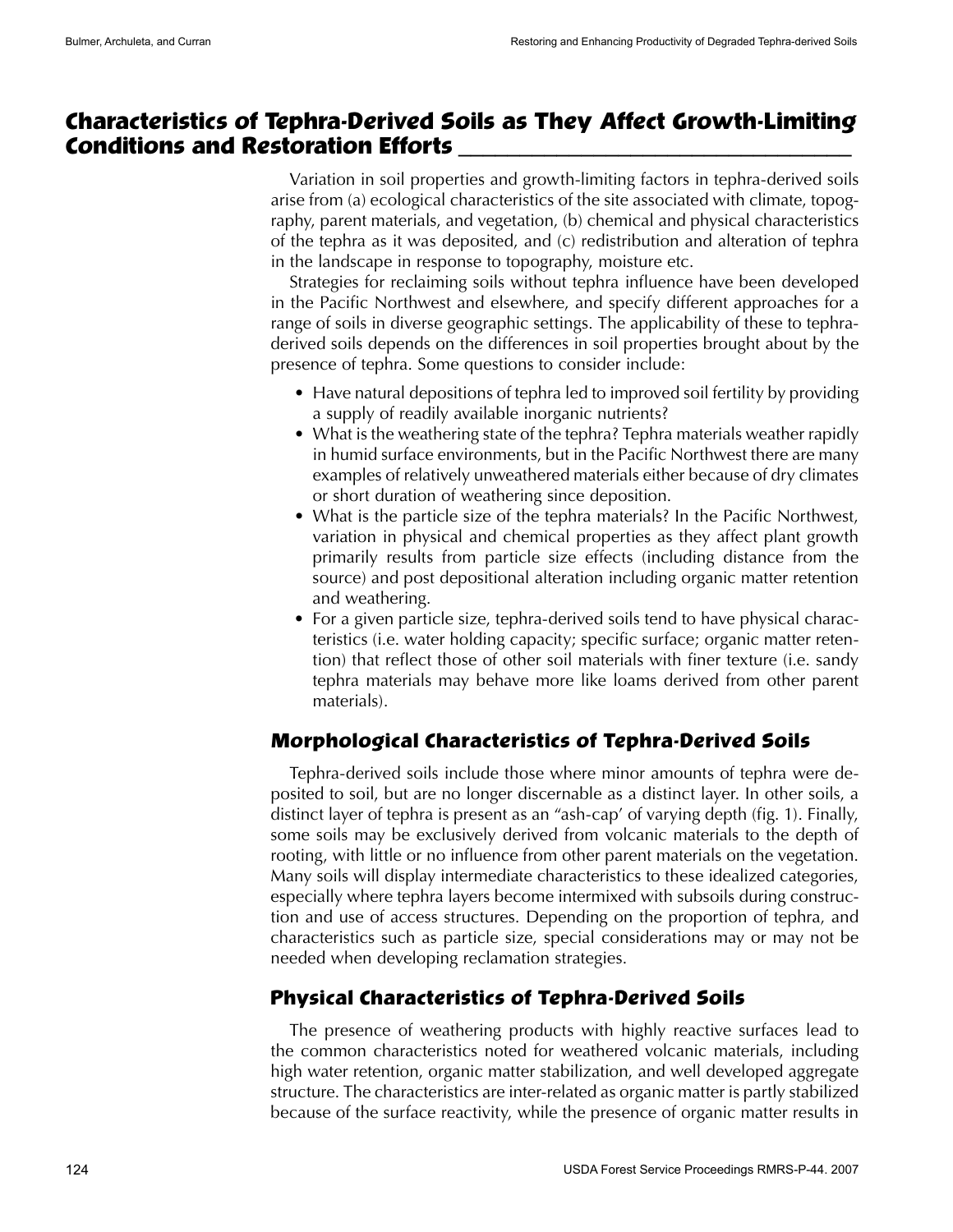

**Figure 1**—Ash cap overlying ultramafic soil material in the Shulaps Range: interior British Columbia.

additional reactive surfaces. The expression of Andic characteristics depends on the degree of weathering of the material.

A key characteristic affecting reclamation is the low bulk density observed in many tephra-derived soils, owing in part to their low particle density but also to the tendency to develop well aggregated structures. Miller and others (1996) found that even after a substantial increase in bulk density of ash derived soils in central Washington, the bulk density was still less than 1000 kg  $m^{-3}$ . For this reason, threshold values for growth-limiting conditions need to be determined specifically for ash derived soils, rather than using values derived for other soils.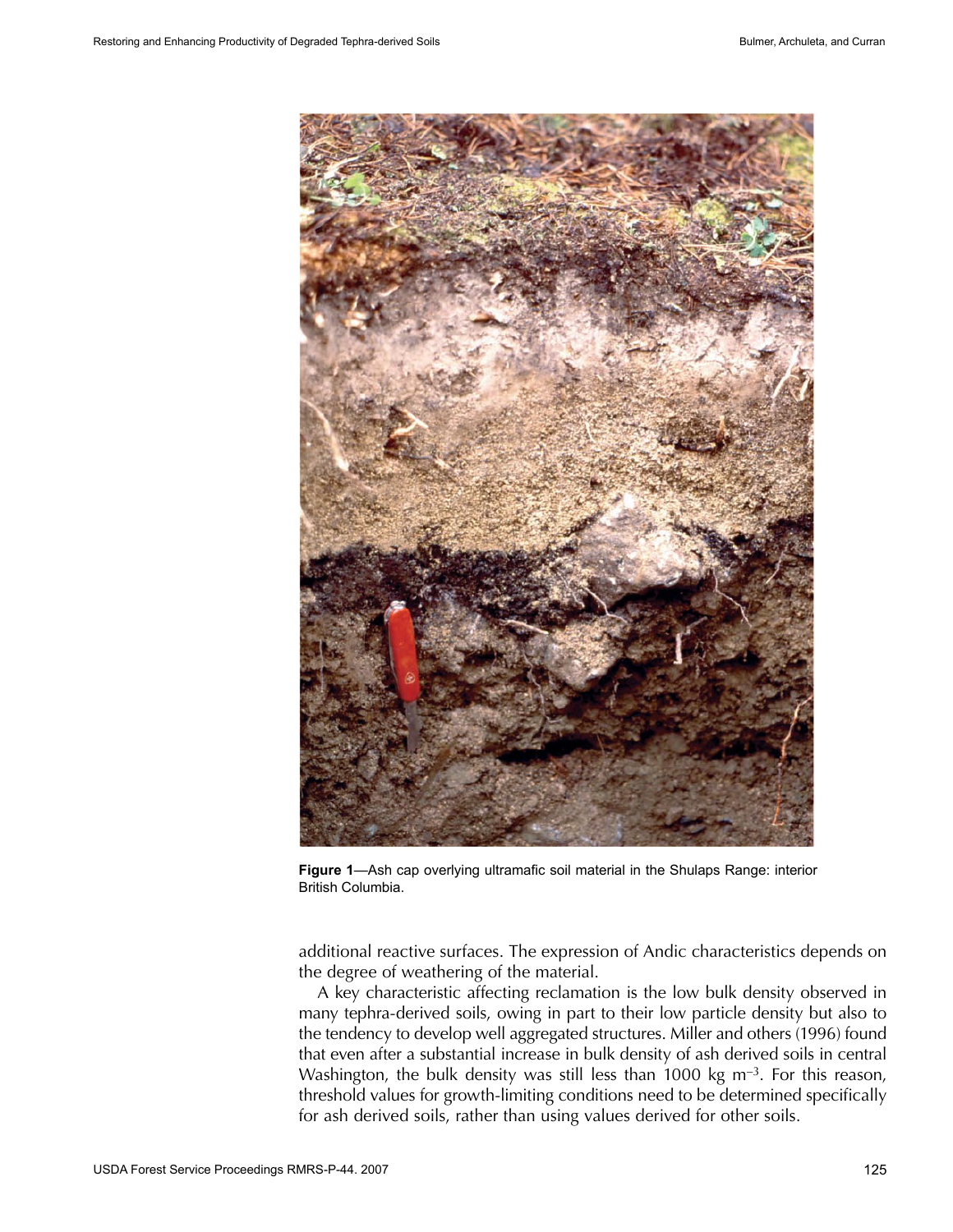Relationships between soil texture and management impactsreflect the variable effects of ash characteristics and soil environments. For example, poorly crystalline weathering products act as a cement to create very stable aggregates in Andisols that occupy wet sites. Also, the weathering products of volcanic parent materials have high surface area compared to the clay minerals found in most other soils (Moldrup and others 2003). In addition, tephra particles often consist of porous and fragile materials, so coarse-grained tephra soils are often less resistant to fracture compared to non-tephra soils, and particle size distribution may shift towardsfiner size fractions following mechanical disturbance (Sahaphol and Miura 2005).

Tephra-derived soils retain large amounts of water compared to soils derived from other parent materials. Conversely, they are also subject to changes upon drying, which can include the development of water repellency (Poulenard and others 2004) and irreversible structural collapse (Poulenard and others 2003) which is most likely for soils formed in wet environments (Shoji and others 1996). In considering the impact of this characteristic on disturbance and reclamation, the high water retention may lead to a soil with low bearing strength, and high susceptibility to rutting when wet. It may also make tillage operations difficult when soils are moist. Despite this, the materials are expected to provide a good growing medium for plant roots, especially on mesic sites.

Unweathered tephra materials are often non-cohesive and prone to erosion by wind and water (Basher and Painter 1997; Arnalds and Kimble 2001), and this susceptibility may last for some time in unvegetated areas. For this reason, planning should consider measures for rapid revegetation of exposed tephra materials resulting from disturbance and reclamation. Tephra-derived materials with coarse particle sizes have also been used as a water conserving mulch (Tejedor and others 2002, 2003). This characteristic may also present challenges when considering the seedbed characteristics of coarse-textured tephra soils.

The unique physical conditions provide both challenges and opportunities, and both need to be considered when planning restoration treatments for tephraderived soils.

#### **Chemical Characteristics of Tephra-Derived Soils**

The chemical characteristics of tephra vary depending on the geologic environment, and these characteristics are inherited by the soils derived from volcanic materials. In general, the composition of tephra materials in the Pacific Northwest are similar to those of rhyolite, which is expected to provide adequate supplies of mineral-bound plant available nutrients in unweathered or moderately weathered soils. The weathering products of volcanic ash have a high affinity for organic matter, and this characteristic accounts for many of the unique properties, including high cation exchange capacity, and high availability of organically bound plant nutrients. Anion exchange capacity derives from the creation of poorly crystalline oxides of Fe and Al, and also from short range order aluminosilicates like allophane. The anion exchange capacity accounts for the high reactivity of tephra-derived soils to phosphate. Despite these features, recent tephra deposits which characterize much of the Pacific Northwest may have similar fertility to other parent materials (McDaniel, this proceedings).

The presence of large amounts of organic matter in weathered ash deposits is expected to lead to soil materials that are resilient to disturbance, but unweathered materials in cold or dry environments, may have low levels of organic matter.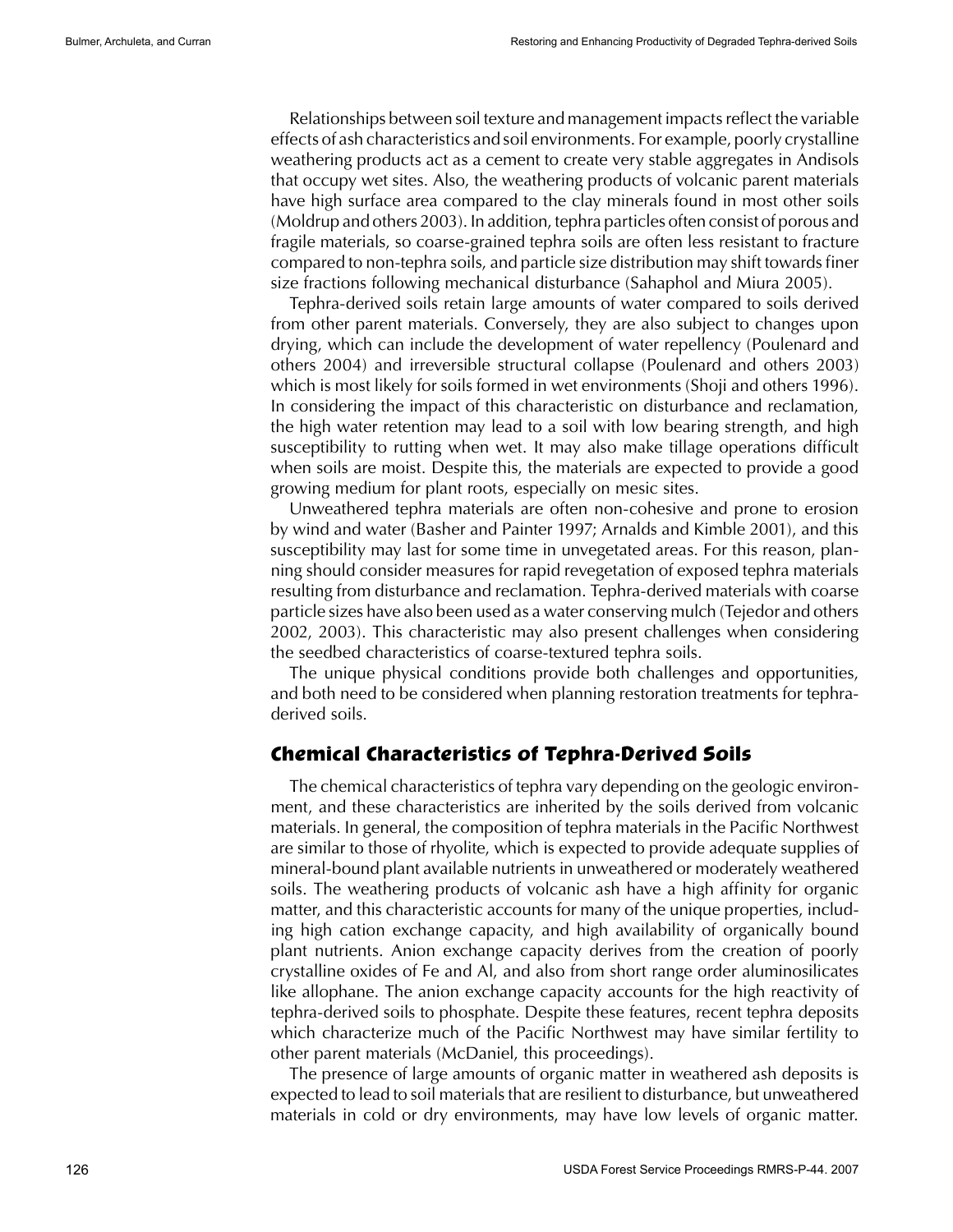Reclamation planning should consider the need for organic matter and nutrient additions in consideration of soil conditions and forest productivity in undisturbed soils on similar site types in the area.

#### **Planning Considerations for Restoring and Enhancing Productivity of Tephra-Derived Soils**

The unique chemical and physical characteristics of soils derived from tephra play an important role in determining what treatments should be considered for rehabilitating or enhancing a degraded soil. To develop the most appropriate restoration approach, the following general questions need to be answered by collecting field information:

- 1. Is the soil degraded to the point that forest productivity or other values are likely to be significantly affected?
- 2. What growth-limiting conditions (e.g. compaction, organic matter loss) or other issues such as erosion, sediment delivery to streams, or visual concerns are present that require amelioration?
- 3. Are there site conditions or other factors (e.g. cultural resources) that preclude or favor the use of one rehabilitation technique or combination of treatments over another for addressing the growth limiting factor(s)?
- 4. Are proven treatments likely to increase site productivity to an extent where the associated costs will be returned?

Several research efforts in northwestern North America and elsewhere have recently focused on evaluating the effectiveness of commonly used soil rehabilitation techniques.Although research specifically addressing degraded tephra-derived soils in the Pacific Northwest is limited, the principles governing the success or failure of such work are expected to be similar to those from elsewhere, and on different soil types.

For tephra-influenced soils in coastal Washington, Miller and others (1996) observed that trees on compacted skid trails were growing at the same rate as trees in undisturbed soils and trails where soils were decompacted. They concluded that site specific factors determined the response to soil disturbance and rehabilitation. Where climatic factors were favorable, and soil properties of compacted soils remained within thresholds for growth limiting factors, productive forests could develop on disturbed soils. For the tephra-influenced soils studied by Miller and others(1996), despite a 50 percent increase in bulk density after harvest and values of bulk density that were 20 percent higher after 8 years, the disturbed soils still had bulk density below 1000 kg  $m^{-3}$ . Partly because of the results, the authors concluded that the relationship between pre-disturbance and post-disturbance bulk density, which has been used as an indicator of soil degradation in the United States, was not a good predictor of productivity effects.

The complex processes affecting seedling response to disturbance and rehabilitation were further illustrated by results from Priest River, Idaho, where soil compaction effects on tree root growth were studied on a soil derived from Mazama tephra. Douglas-fir and western white pine seedlings growing in compacted soils for one year had fewer nonmycorrhizal root tips compared to soils without compaction (Amaranthus and others 1996). Ectomycorrhizal root tip abundance and diversity was reduced by compaction for Douglas-fir, but not western white pine. Despite these results, seedling growth response was not significantly affected. Thus the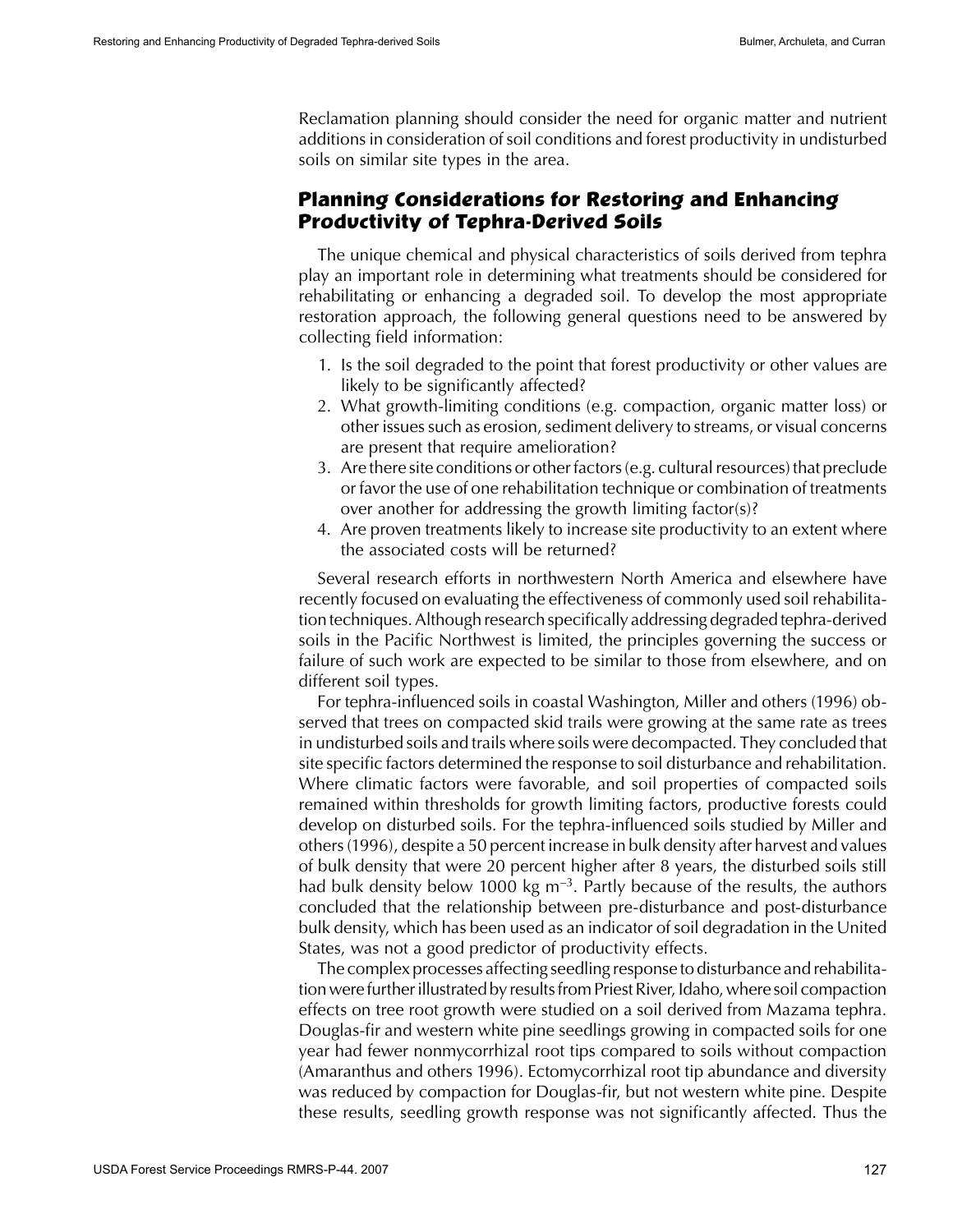initial response to compaction, and the need for rehabilitation treatments, not only varies for different soil and disturbance types, but also may depend on the tree species under management.

Recent results in British Columbia on a range of soil types and climatic conditions have shown that relatively simple rehabilitation treatments such as subsoiling followed by planting with lodgepole pine often produce well-stocked new forests (Plotnikoff and others 2002; Bulmer and Krzic 2003), but on wet sites, fine-textured soils, or where topsoil retrieval and replacement were not carried out, growth rates may lag those of undisturbed areas of adjacent plantations. Lodgepole pine is often planted on rehabilitated sites in British Columbia owing to high survival rates and rapid early growth. In contrast to the previous results, soil decompaction without tree planting led to unsatisfactory stocking on 100 sites in BC's southern interior (Bulmer and Staffeldt 2004), indicating that natural regeneration should only be relied on as a reforestation strategy after carefully evaluating the availability of a seed source.

These research studies show that it is difficult to generalize when predicting the response to disturbance and rehabilitation. Site-specific information is essential for determining which research efforts and conclusions apply to a particular site, and therefore which course of action is likely to be most successful and cost-effective. The following critical site factors can affect the response to soil disturbance and rehabilitation on a particular site:

- • *Climatic conditions* such as temperature and annual water deficit affect the rooting characteristics of trees, and the extent to which they are limited by moisture availability, cold temperatures, short growing season, or other factors.
- **Slope characteristics and surface drainage patterns** affect the potential for erosion or slope failure that could affect resources on and off the site.
- **Soil texture and tephra influence** affect the response of the soil to the disturbance and subsequent rehabilitation treatments because fine textured materials have low strength when wet and are highly susceptible to compaction, while the pore system in coarse-textured materials is generally resistant to compaction, and less likely to suffer soil degradation associated with machine traffic.
- **Moisture regime** strongly affects the tree growth limiting factors, and the likelihood of realizing suitable conditions for tillage equipment. Wet sites in particular often suffer increased soil disturbance because of low soil strength, and restoration efforts face challenges because of poor soil structure resulting from tillage of wet soils.
- Presence of *unfavorable subsoils* and the extent to which surface soil displacement has exposed them or may force plant roots to grow in them.
- **Rooting depth** in undisturbed soils, potential rooting depth on the disturbed site, and the depth of soil disturbance affect the response of trees.

The expected loss of forest productivity if the site was left alone needs to be balanced against the benefits of intervention to improve conditions on the site. In cases where the expected benefits are small, no treatment would be indicated, and planted trees could simply be monitored to evaluate the need for fertilizer inputs or other activities to maintain growth rates at desirable levels. In such cases, site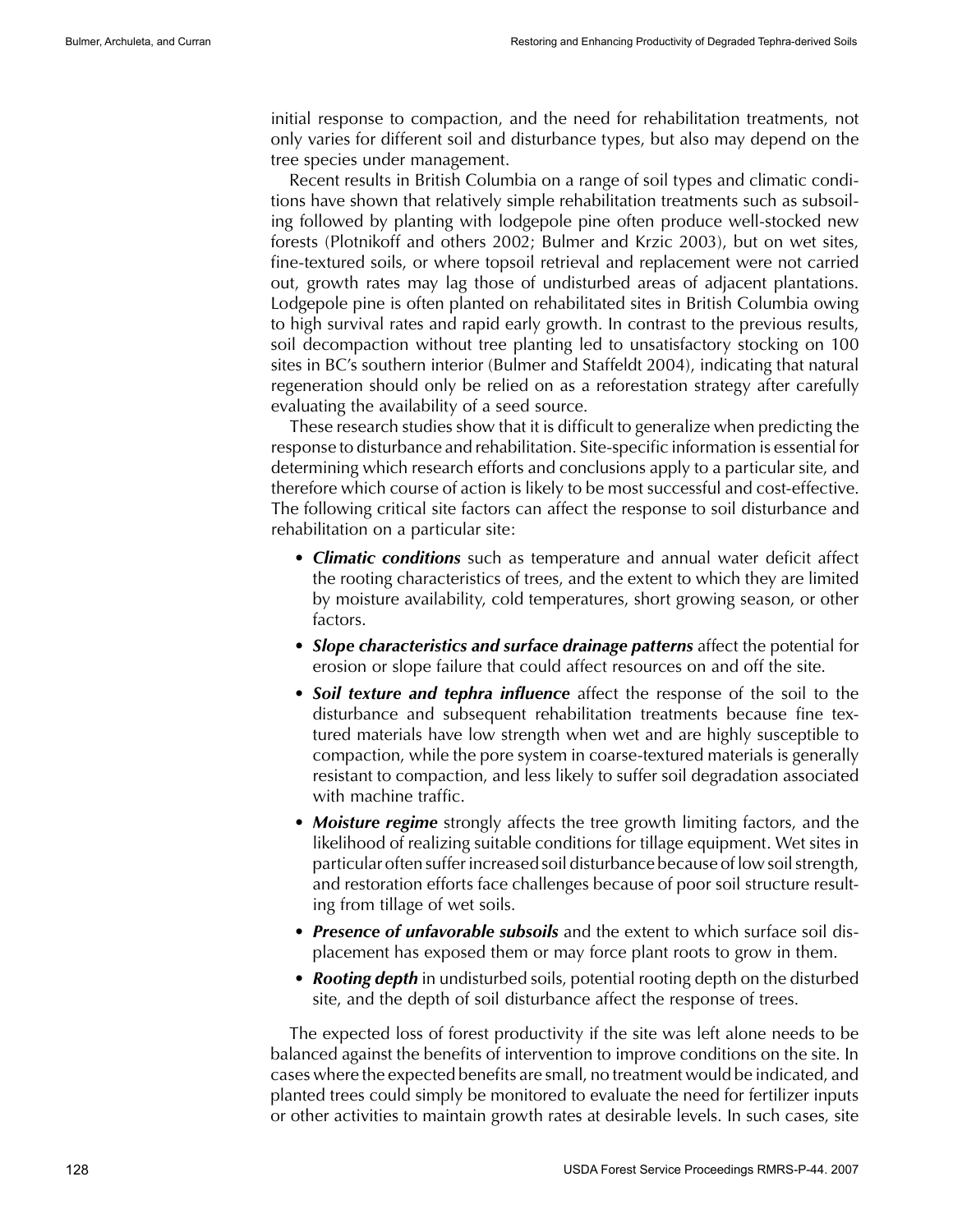productivity may be slightly lowerthan ifsoil disturbance had not occurred, but the loss in productivity may be small compared to cost of restoration treatments.

In summary, reclamation treatments will likely deliver the most benefit when:

- Climatic and other site conditions favour productive tree growth
- Severe soil disturbance will likely prevent seedling establishment and significantly reduce growth without intervention
- Proven and relatively inexpensive treatments such as decompaction, topsoil replacement, and revegetation are applied to mesic sites with medium and coarse textured soils
- Difficult sites, wet areas and fine-textured soils are avoided, as treatments to overcome these challenges are expensive and benefits unproven.

# **Restoration Treatments and Unique Aspects of Their Application to Tephra-Derived Soil\_\_\_\_\_\_\_\_\_\_\_\_\_\_\_\_\_\_\_\_\_\_\_\_\_\_\_\_\_\_\_\_\_\_\_\_\_\_\_\_\_\_\_\_\_\_**

Where soil disturbance is likely to reduce tree growth to an unsatisfactory degree, and treatments are indicated, a basic approach to rehabilitation would involve attempting to create site conditions approximating those of undisturbed soils on similar sites in the area, even though this may not always be possible (e.g. where surface soils have been displaced and their retrieval is not feasible). The conditions on undisturbed sites likely reflect what is conducive to productive forest growth in the area. To develop a cost effective plan for implementing reclamation treatments, there is a need to consider:

- The extent to which conditions on the site are expected to exceed thresholds of growth limiting factors such as aeration porosity, soil mechanical resistance, water availability, and nutrient content.
- Availability of displaced surface soil that could be retrieved and nature of surface soils in nearby undisturbed soils on similar sites
- Stones, stumps or other factors that may affect the operation of equipment
- Presence of existing vegetation, and likely seed sources for preferred crop trees and other species to be re-established on the site
- Expected wildlife or cattle use that may affect the success of reforestation or revegetation efforts

Based on site-specific conditions, reclamation treatments can be identified to address each of four objectives.

#### **Managing Water and Preventing Erosion**

Water management and erosion control is the first step in reclamation planning. Without a stable substrate that is free of erosion, the beneficial effects of restoration treatments could be destroyed by removal of organic rich surface soil layers, or by exposure of lessfertile subsoils. In addition, the high costs of potential off-site effects on water quality, fish, and property require that water and erosion control is given highest priority. Site water management is also essential for correcting detrimental effects of soil disturbance on the soil drainage class and moisture regime.

Water management may be as simple as building a ditch to divert surface water away from a road or landing, or could involve more expensive options such as slope recontouring designed with internal drainage to restore the flow of subsurface water.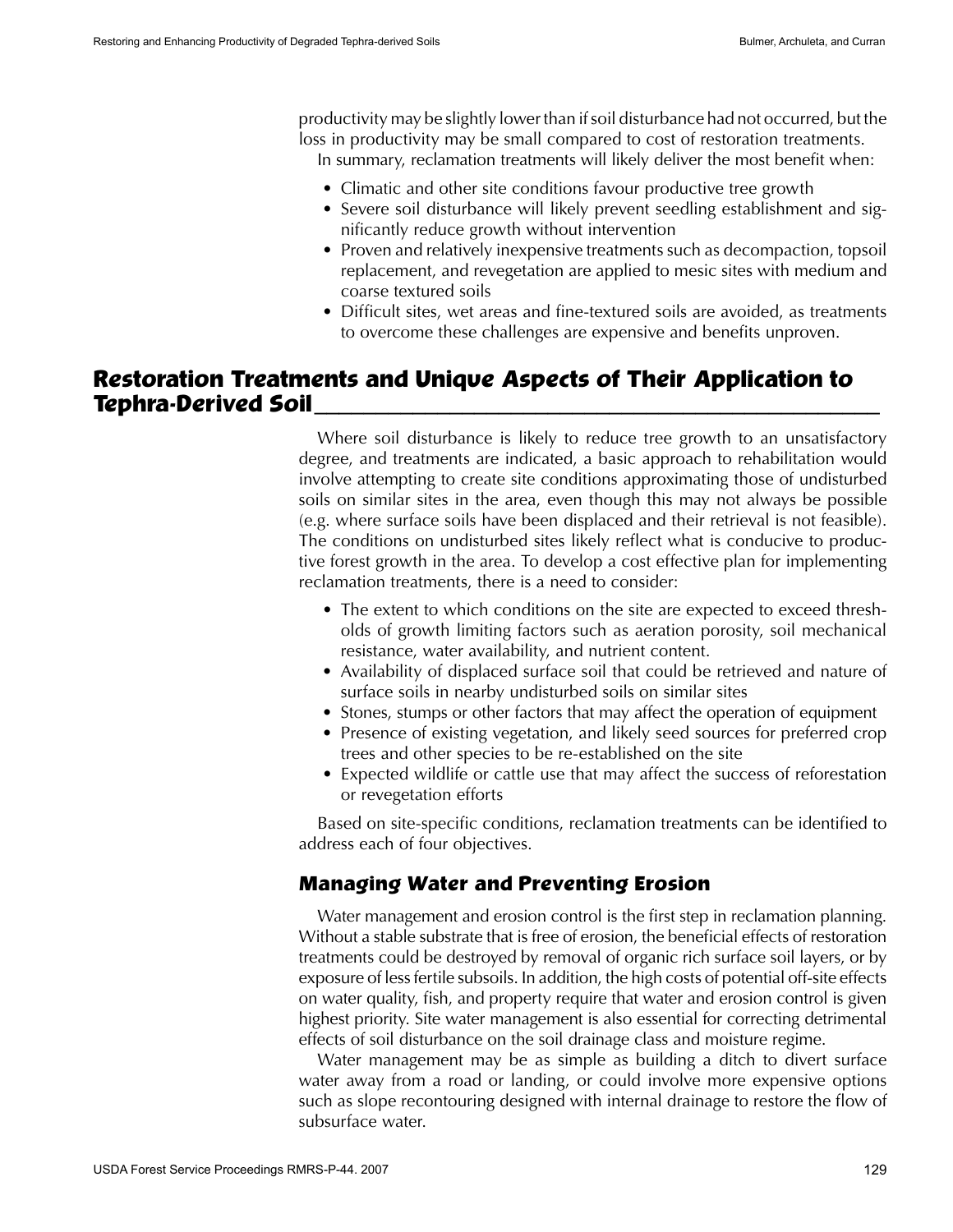Erodibility may be related to poor cohesion of recently deposited tephra materials, high water retention, and low internal strength of deposits. These factors may be offset by high porosity. The characteristics of the subsoils and other site attributes need to be considered before selecting treatments.

Localized erosion was observed in Diamond Lake District, Umpqua National Forest, when surface water flow patterns were disturbed by compaction of deep pumice soils, routing water to the edge of the unit. Routed water affected residual topsoil left post-harvest, and, where compaction endures for long periods, water routing and erosion would continue into the future without tillage.

Treatments to control erosion include:

- outsloping decompaction
- slope recontouring
- diverting / managing surface water
- revegetation

Where water management, erosion, slope stability issues do not pose severe restrictions, the next step is to proceed with efforts to restore site productivity.

#### **Tillage to Restore Soil Physical Conditions**

For compacted soils with high soil strength or those that have suffered deterioration of the pore system, restoring soil physical conditions is an essential part of reclamation. Compaction affects the pore system mostly by reducing the number of large pores. This leads to increased water retention and reduced infiltration, and may lead to soils with insufficient air for plant roots.

There are reasons to believe that trees growing in some soils rich in volcanic ash may respond differently to compaction than for other parent materials. The highly developed aggregate structure of weathered and developed soils derived from volcanic materials in other areas has been well documented, suggesting that stable aggregates in such soils may survive the compaction process, and provide stability for large pores. For the Pacific Northwest, recent tephra deposits likely have relatively stable macrostructure where particle strength is high enough to resist particle breakage. On mesic and dry sites, these characteristics may lead to a soil that is able to withstand compaction and still provide a productive environment for plant roots, and/or one that is able to naturally regenerate soil conditions suitable for productive forest growth following disturbance. Despite this, some specific challenges could include:

- **Water retention**: On wetter sites, the high water retentivity of tephra soils may lead to similar problems as identified for fine-textured soils, and could be especially problematic in low-lying landscape positions. The major problems would include excessive soil water, and lack of aeration.
- • **Particle breakage**: Some volcanic materials are susceptible to particle breakage when disturbed, which increases the proportion of fines in the particle size distribution. Particle breakage may be a factor in poor performance of regeneration on some sites in Oregon.
- **Irreversible drying**: Cementation may lead to massive structure with high soil strengths that plant roots are incapable of penetrating. Although this phenomenon is not expected to be widespread in the Pacific Northwest, it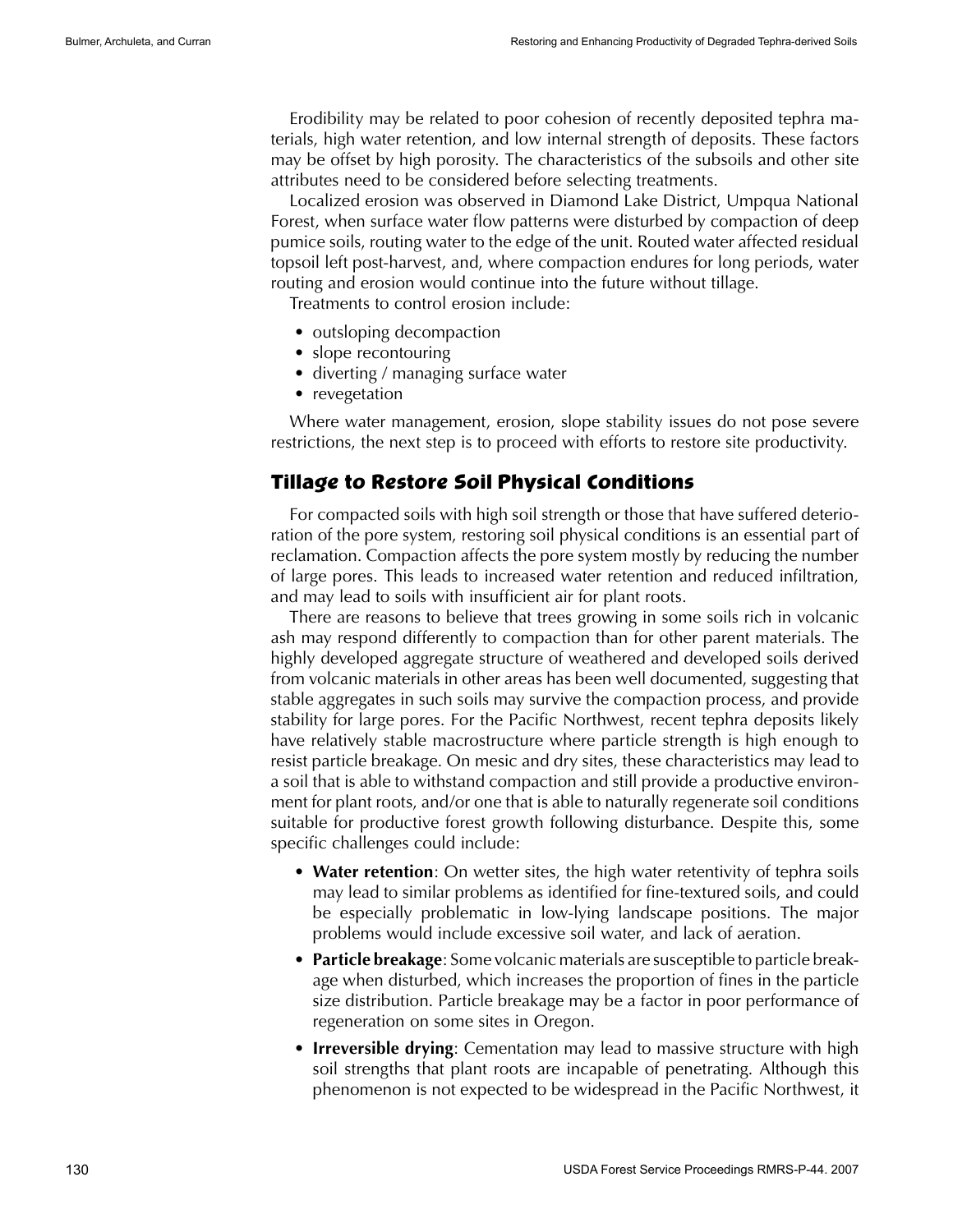could affect results in low lying landscape positions with weathered soils and where soil structure has been destroyed (puddling) by repeated machine traffic, and where sites are subject to occasional drying in summer.

Where tillage is required, a variety of implements are available, including winged subsoilers, rock ripper, excavators with brush rakes, mulching heads, or custom attachments such as the subsoiling grapple rake and subsoiling excavating bucket. The best implement for the job likely depends on factors such as required depth, soil strength, water status, and logistics (e.g. availability of prime movers).

An example of an implement that was purpose-built for decompacting soils in volcanic terrain is the subsoiling grapple rake, which was developed and used in the Diamond Lake Ranger District, Umpqua National Forest (Archuleta and Karr 2004). This implement is a grapple rake fitted with subsoiling shanks and wings. It was designed to mitigate either legacy compaction or newly created harvest impacts, and is best employed when used in concert with an ongoing activity, such as post-harvest slash reduction. At Diamond Lake, the combination of these activities reduced the overall cost of individual projects with a minor increase to either slash piling or subsoiling costs. The subsoiling excavator bucket is another implement that is also equipped with shanks, and allows cost-effective decommissioning of roads. This implement also reduces the subsoiling rate on small tillage projects and makes additional equipment (i.e. dozer and tillage implement) redundant.

Tillage is aimed at alleviating the effects of detrimental compaction, which include increases in soil strength, reduced aeration, and excessive water retention. Although the effectiveness of tillage has been questioned on fine-textured soils in central Alberta where subsoils stayed wet and soft for long periods during the year (McNabb 1994), such issues may be less of a concern in fine-textured tephra-derived soils in the Pacific Northwest because of (a) the strong aggregation expected in fine-textured soils derived from volcanic materials, and (b) dryer climates. For relatively fresh volcanic parent materials, particle sizes may be coarse and water infiltration and aeration may not be limiting.

In summary, for successful tillage, consider:

- tillage is used to reduce soil strength and restore the pore system,
- a variety of implements are available,
- use the rooting depth in natural forests on similar sites as a guide to tillage depth
- for dispersed disturbance, and to reduce costs, consider spot tillage
- the effects of tilling wet volcanic soils, which may be subject to irreversible drying or consolidation, need to be evaluated through monitoring

#### **Restoring Organic Matter and Nutrients**

In general, the most effective means of restoring surface soil organic matter is to retrieve and replace displaced topsoil. In situations where recovery of displaced surface soil is not practical, other potential strategies include distributing green logging slash from harvesting operations over the reclaimed area. In central BC, chipped waste logs enhanced soil properties and contributed to successful establishment and early growth of white spruce seedlings (Sanborn and others 2004). Despite their benefits, organic amendments are generally only suitable if they are locally available, as they are expensive to transport.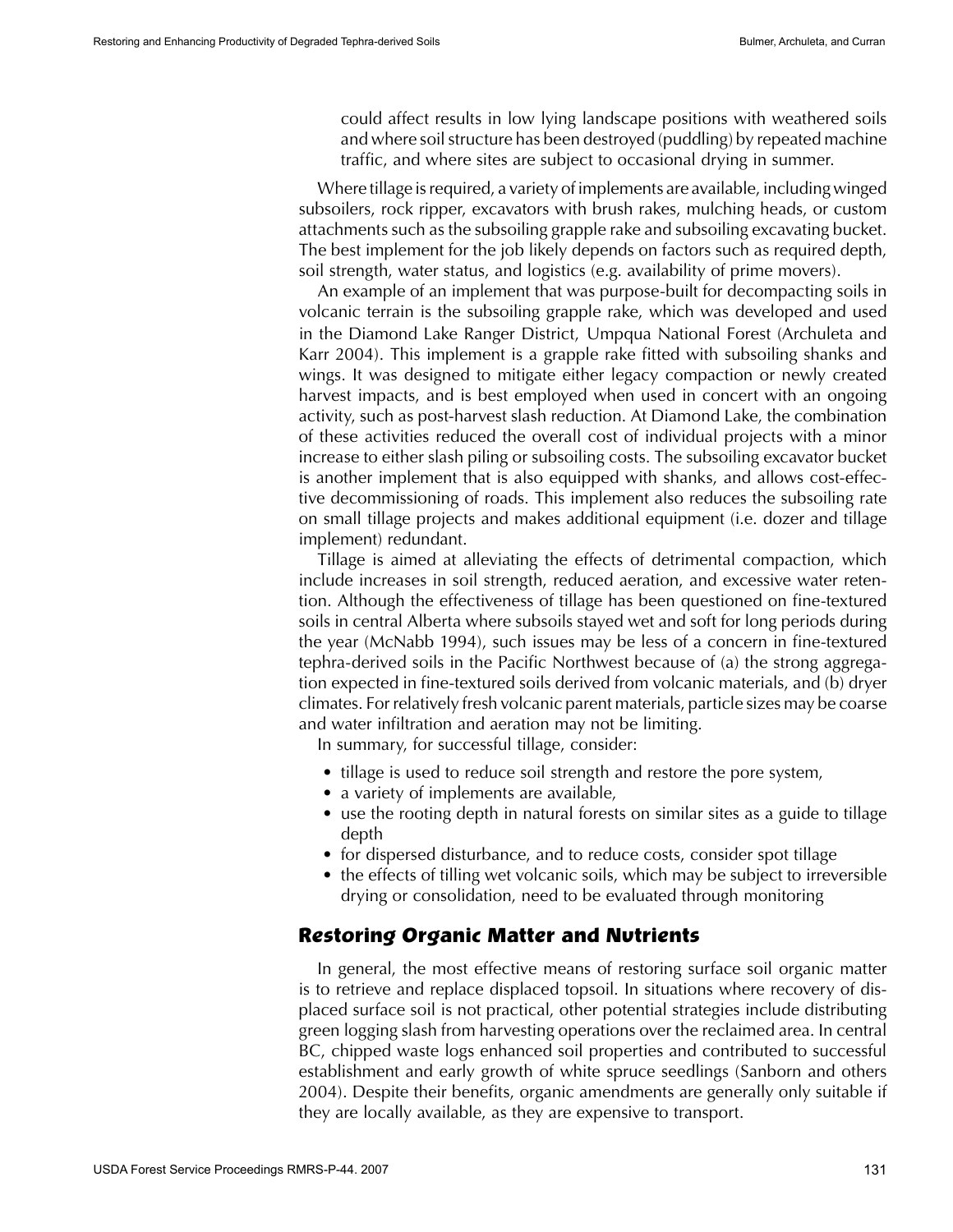Since tephra derived materials are known to have a high affinity for soil organic matter, a cost-effective alternative could involve revegetation with grasses and legumes that can build soil organic matter through decomposition of their root systems. In one study (not an ash soil), Bendfeldt and others (2001) showed that vegetation inputs of C were an important source of surface soil organic matter levels after sixteen years on reclaimed mine soil that also received an initial amendment with wood waste.

In summary, to restore organic matter and nutrients, consider:

- Organic matter is an essential component of productive soil, but forest ecosystems vary in the amount present in surface soils.
- Retrieval of displaced topsoil is a cost effective approach for restoring suitable growing conditions.
- Use the characteristics of surface soils on similar sites as a guide to what surface soil organic matter levels are appropriate, and its distribution as a surface layer or incorporated into surface soils.
- Revegetation with agronomic grasses and legumes can contribute significant quantities of organic matter over time.
- Organic amendments can effectively restore soil conditions, but are expensive to transport.

#### **Revegetation**

Successful revegetation and reforestation of disturbed areas is an important final step in reclamation efforts. In many cases, the objective for the reclamation is defined by the type of vegetation cover desired. For example, grass and legume cover may be prescribed to prevent erosion, forest restoration provides for timber, or other values may have priority such as wildlife, watershed values, and aesthetics. Tree planting is the most common and effective means to establish a new forest, but natural regeneration could be effective if a seed source and suitable seedbed conditions were present.

For successful and cost-effective revegetation, consider

- **Revegetation** is essential for erosion control in sloping terrain.
- • **Seeding agronomic grasses** and legumes are proven means to prevent erosion.
- • **Seedbed characteristics** are often best immediately after tillage operations are complete.
- **Droughtiness**; may hamper revegetation efforts in coarse-textured tephras where low water retention results in a lack of seedbed moisture. Seeding treatments in such soils would have to be considered carefully, and consider the timing in relation to expected precipitation, along with the possible need for mulches to conserve moisture.
- **Ingress of native vegetation** may occur without intervention where disturbances are small (e.g. roads and trails).
- • **Natural regeneration** of tree seedlings may be a low cost alternative to planting where a seed source is available and slightly longer regen delay is acceptable.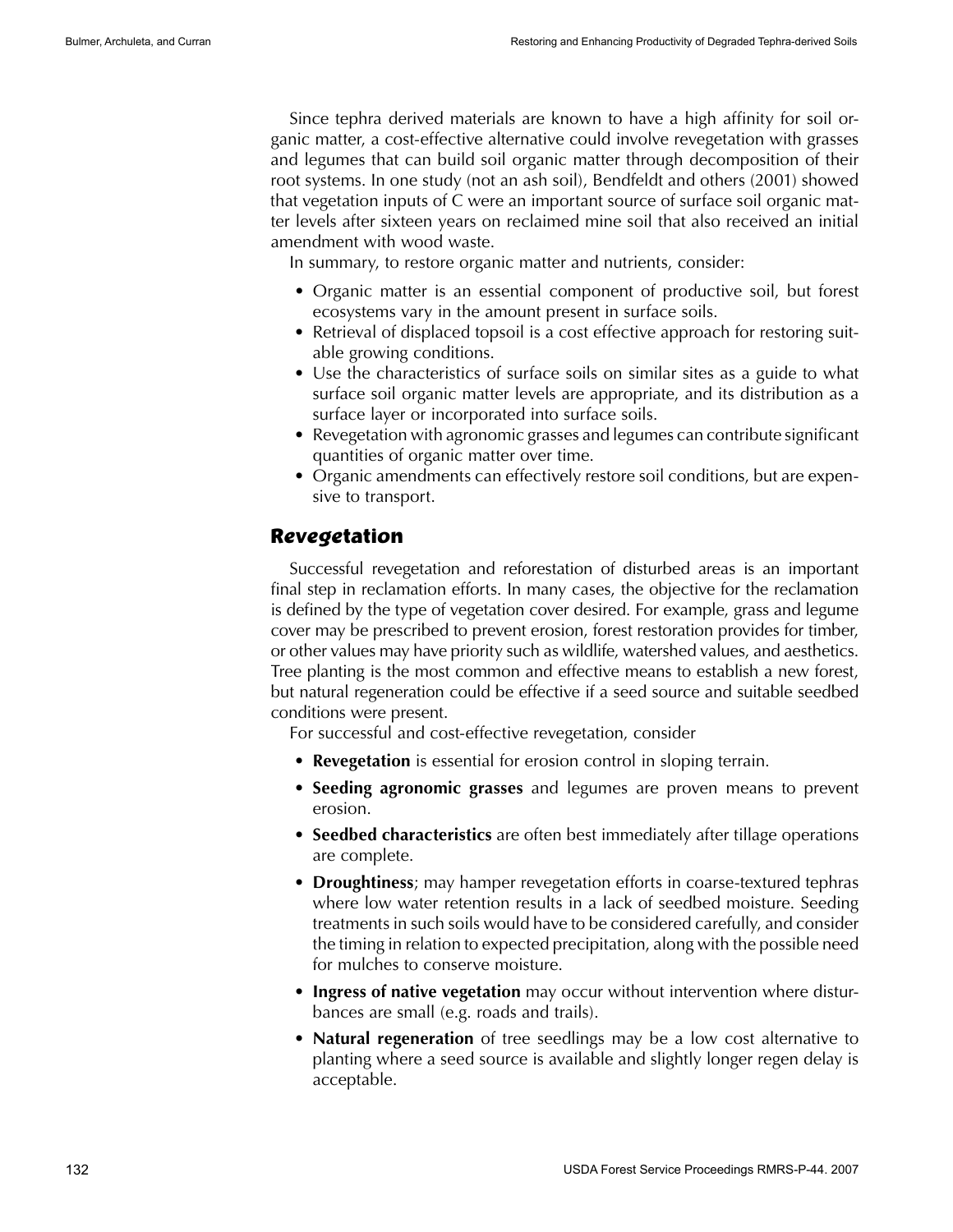# **Information and Research Needs \_\_\_\_\_\_\_\_\_\_\_\_\_\_\_\_\_\_\_\_\_\_\_\_\_\_\_\_\_\_\_\_\_**

The published information base is limited and provides few specific examples of the effects of soil disturbance, enhancement and restoration on forest site productivity in volcanic terrain in western North America. The lack of information partly reflects the difficulty and expense in designing and implementing studies that are relevant to the wide range of site types, soil conditions, and tree species that occur in the region. Despite this, there is considerable information on soil disturbance and restoration effects for other soil types in similar climates and much of this information can likely be extrapolated to volcanic soils in the Northwest. In addition, soil scientists and forest managers in the region have considerable experience with how the soils respond to management.

To address the lack of specific published information, a useful approach would be to combine existing research from elsewhere with local knowledge of the soils response to management through retrospective study, monitoring, and operational trials. Although these approaches have their limitations for resolving detailed questions, they are extremely useful for answering the broad questions that arise during the initial stages of a detailed research program. Specific questions to be addressed (and suggested approach to study) include:

- Identifying sites most susceptible to degradation, and those where restoration or enhancement provide the greatest benefit (*monitoring and retrospective study*)
- Evaluating a range of treatment options for restoring and enhancing productivity (*monitoring results and operational trials*)
- Characterizing the effect of typical operations on soil properties such as bulk density, penetration resistance, and organic matter (*research*)
- Determining thresholds for unacceptable productivity decline on the most common site types (*research*)

#### **Management Recommendations**

*1. Evaluate costs and benefits*: Soil restoration and enhancement should be considered investments where the expected benefits, costs and risks are carefully evaluated. In general, it is best to focus efforts on sites with the best expected return on restoration dollars, and use low cost, reliable methods for restoration. The benefits of restoration and enhancement efforts typically include:

- increased timber supply,
- reduced environmental liability associated with roads,
- improved watershed, wildlife, and aesthetic values.

*2. Have a site-specific plan*: Evaluate limitations to productivity, risk of erosion, and other site specific factors, and then set realistic objectives for the work. Where legacy impacts are present, combination machines such as the subsoiling grapple rake and subsoiling excavator bucket may allow restoration to be blended into other work such as brush piling or road decommissioning.

*3. Start simple (and cheap)*: Try the simple solution first. Consider treatments in the following order:

• do nothing (i.e. rely on natural regeneration to recolonize lightly disturbed areas)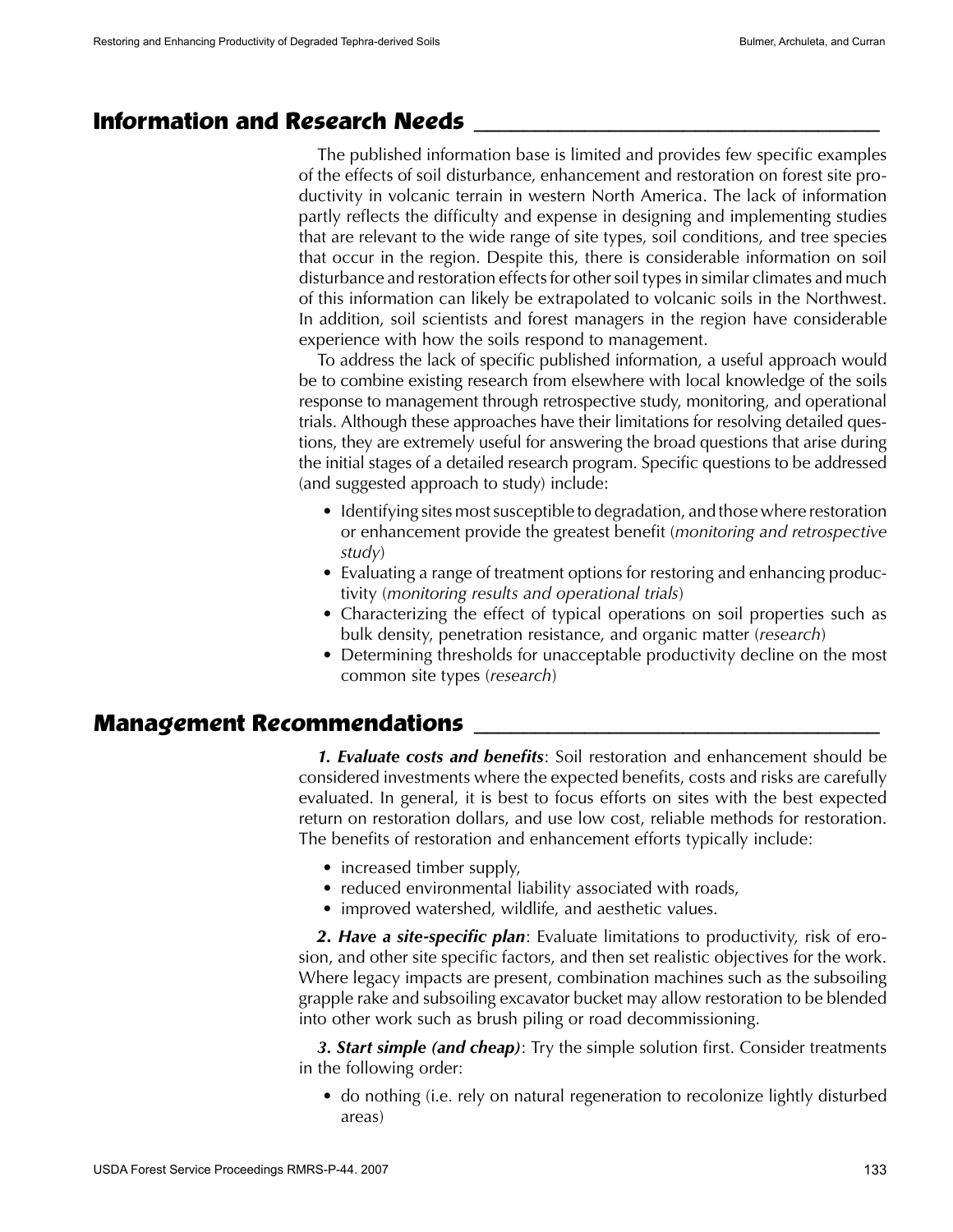- tree planting
- fertilization
- decompaction / tillage plus topsoil recovery
- organic amendments
- re-establishing native species by planting
- *4. Keep learning*: Monitor the results of your efforts and those of others.

# **Acknowledgments \_\_\_\_\_\_\_\_\_\_\_\_\_\_\_\_\_\_\_\_\_\_\_\_\_\_\_\_\_\_\_\_\_\_\_\_\_\_\_\_\_\_\_\_\_\_**

Research described here was supported by British Columbia's Forest Science Program and other funding sources. Umpqua National Forest supported work of J. Archuleta. Mike Karr provided work on the subsoiling equipment on the Umpqua National Forest.

#### **References\_\_\_\_\_\_\_\_\_\_\_\_\_\_\_\_\_\_\_\_\_\_\_\_\_\_\_\_\_\_\_\_\_\_\_\_\_\_\_\_\_\_\_\_\_\_\_\_\_\_\_\_\_\_**

- Amaranthus, M. P.; Page-Dumroese, D.; Harvey, A.; Cazares, E.; Bednar, L. F. 1996. Soil compaction and organic matter affect conifer seedling nonmycorrhizal and ectomycorrhizal root tip abundance and diversity. PNW-RP-494. Portland, OR: U.S. Department of Agriculture, Forest Service, Pacific North West Station. 12 p.
- Archuleta, J. G.; Karr, M. 2004. Multipurpose subsoiling excavator attachments. Tech. Tip. San Dimas technology development Center. U.S. Department of Agriculture, Forest service.
- Arnalds, O.; Kimble, J. 2001. Andisols of deserts in Iceland. Soil Sci. Soc. Am. J. 65: 1778-1786.
- Basher, L. R.; Painter, D. J. 1997. Wind erosion in New Zealand. In: Proceedings of the International Symposium on Wind Erosion; 1997 June 3-5; Manhattan, Kansas: U.S. Department of Agriculture, ARS: 1-10.
- Bendfeldt, E. A.; Burger, J. A.; Daniels, W. L. 2001. Quality of amended mine soil after sixteen years. Soil Sci. Soc. Am. J. 65: 1736-1744.
- British Columbia Ministry of Forests. 2001. Soil conservation guidebook. BC Min. For. Victoria. Available: http://www.for.gov.bc.ca/tasb/legsregs/fpc/fpcguide/soil/soil-toc.htm. Accessed October 2005.
- Bulmer, C. E.; Krzic, M. 2003. Soil properties and lodgepole pine growth on rehabilitated landings in northeastern British Columbia. Can. J. Soil Sci. 83: 465-474.
- Bulmer, C. E.; Staffeldt, P. 2004. Salmon Arm landing rehabilitation monitoring report. Unpublished technical report available from the author.
- Cairns, J. Jr. 1999. Ecological restoration: A major component of sustainable use of the planet. Renewable Resources Journal: 7-11.
- Canadian Council of Forest Ministers. 2002. Technical working group draft recommendations for improved CCFM indicators for sustainable forest management draft compiled by the C&I secretariat October 2, 2002. TWG Chairs meeting; 2002 October 9 – 11; Edmonton, Alberta. CCCFM Secretariat 8th Floor, 580 Booth Street Ottawa.
- Hillel, D. 1991. Out of the earth. Berkeley, CA: University of California Press. 322 p.
- McNabb, D. H. 1994. Tillage of compacted haul roads and landings in the boreal forests of Alberta, Canada. For. Ecol. Mgmt. 66: 179-194.
- Miller, R. E.; Scott, W.; Hazard, J. W. 1996. Soil compaction and conifer growth after tractor yarding at three coastal Washington locations. Can. J. For Res. 26: 225-236.
- Moldrup, P.; Yoshikawa, S.; Olesen, T.; Komatsu, T.; Rolston, D. E. 2003. Gas Diffusivity in Undisturbed Volcanic Ash Soils: Test of Soil-Water-Characteristic-Based Prediction Models. Soil Sci. Soc. Am. J. 67: 41–51.
- Page-Dumrose, D.; Jurgensen, M.; Elliot, W.; Rice, T.; Nesser, J.; Collins, T.; Meurisse, R. 2000. Soil quality standards and guidelines for forest sustainability in northwestern North America. For. Ecol. Manage. 138: 445-462.
- Plotnikoff, M. R.; Bulmer, C. E.; Schmidt, M. G. 2002. Soil properties and tree growth on rehabilitated forest landings in the interior cedar hemlock biogeoclimatic zone: British Columbia. For. Ecol. Mgmt. 170: 199-215.